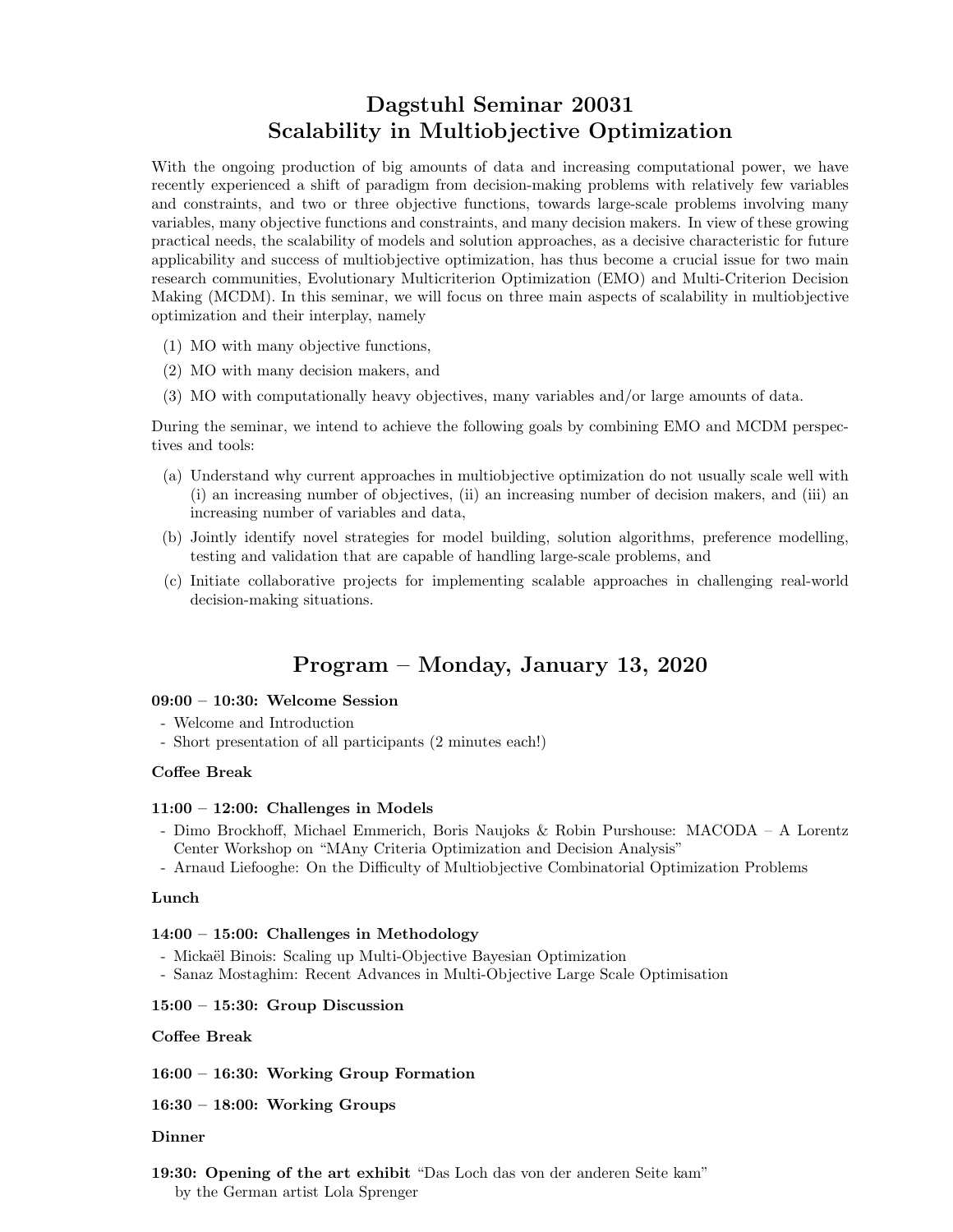## Program – Tuesday, January 14, 2020

09:00 – 09:30: Many Objectives in Stochastic Settings Chair: Heike Trautmann - Susan Hunter: Multi-Objective Simulation Optimization: Theory and Practice

09:30 – 10:30: Reporting from Working Groups and Splitting into Smaller Groups

### Coffee Break

11:00 – 12:00: Many Objectives in Deterministic Settings Chair: Christiane Tammer

- Anita Schöbel: Robust Multiobjective Optimization Problems An Approach with Very Many Objective Functions
- Gabriele Eichfelder: A Multiobjective Trust Region Method for Expensive and Cheap Functions

### Lunch

14:00 – 15:30: Small Working Groups

### Coffee Break

16:00 – 17:00: Small Working Groups

### 17:00 – 18:00: Reporting from Small Working Groups

- General discussion and working group adaptations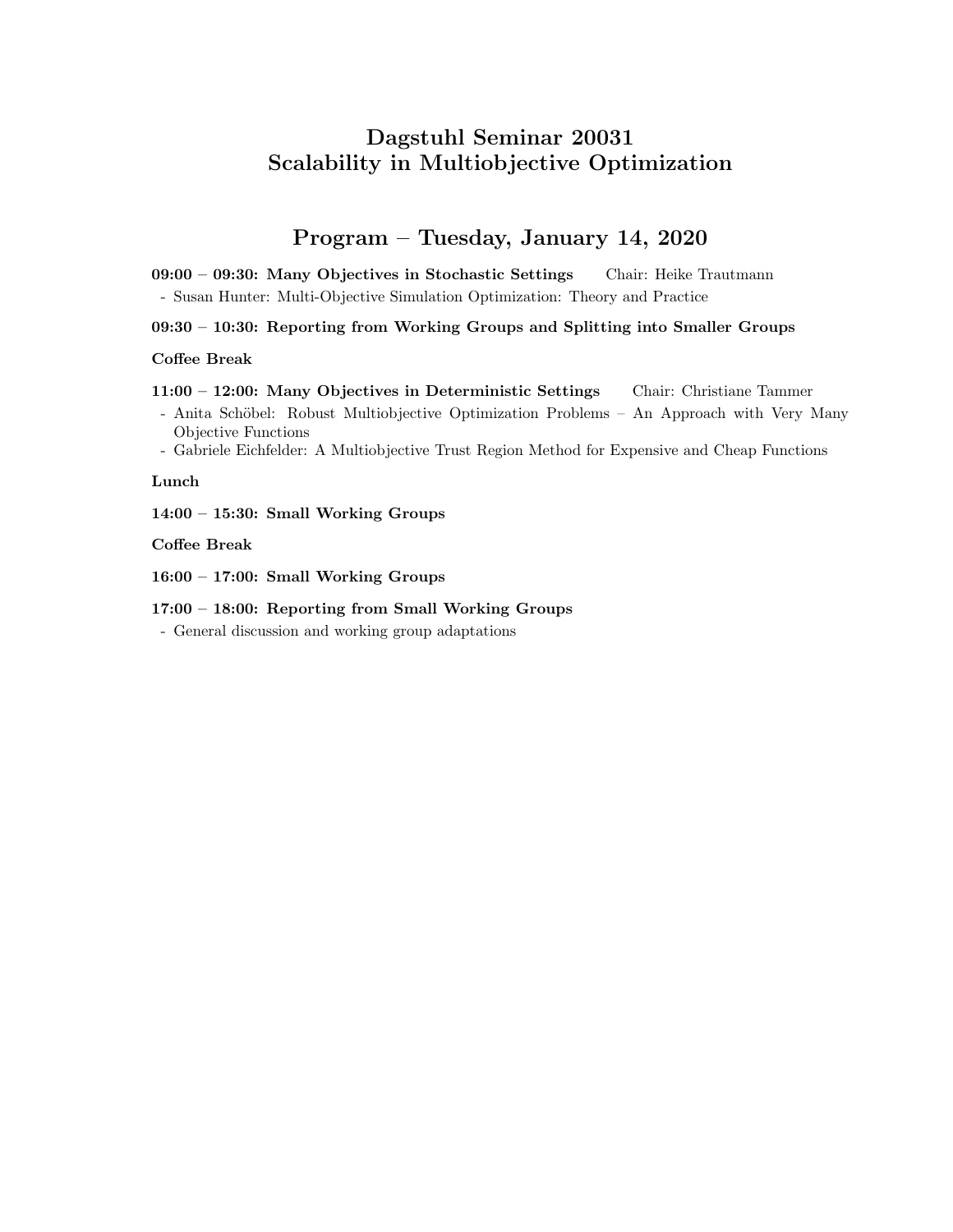# Program – Wednesday, January 15, 2020

09:00 – 09:30: Problems with Many Variables Chair: Patrick M. Reed - Georges Fadel: Multi-Objective Topology Design of Functionally Graded Components

09:30 – 10:30: Small Working Groups

Coffee Break

11:00 – 12:00: Small Working Groups

Lunch

14:00: Group Photo (Outside)

14:05 – 15:30: Hiking Trip

Coffee Break

16:00 – 17:00: Small Working Groups

17:00 – 18:00: Participant Announcements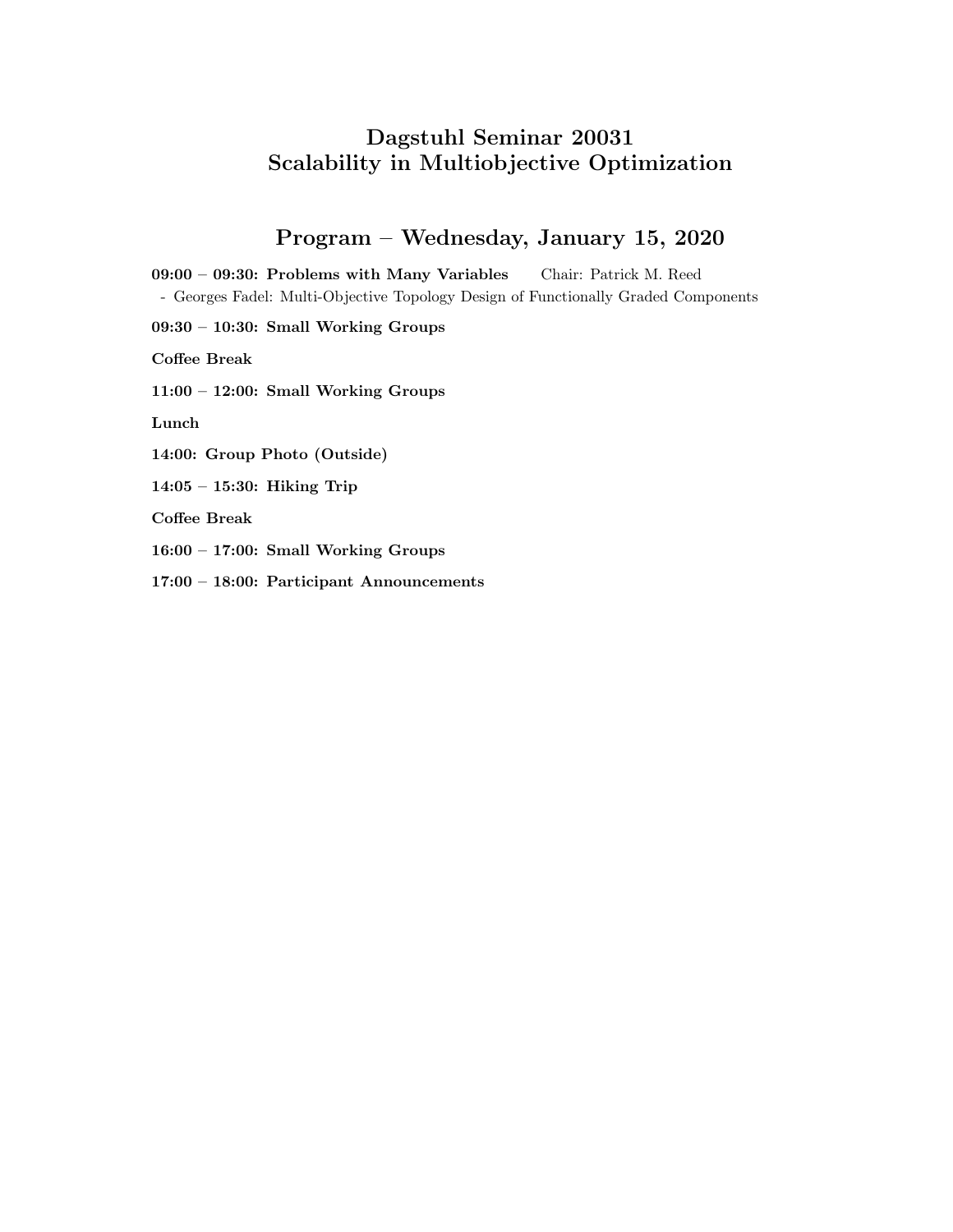## Program – Thursday, January 16, 2020

## 09:00 – 10:30: Future Directions Chair: Jürgen Branke

- Fritz Bökler: Complexity in Multiobjective Optimization

- Dimo Brockhoff: On Set-Indicator-Based Search: Using Single-Objective Solvers for Multiobjective Problems
- Pascal Kerschke: Chances and Challenges of Multimodality in Multi-Objective Continuous Optimization Problems

10:30 – 11:00: Coffee Break

11:00 – 12:00: State of Play

Lunch

Time for Individual Discussions (e.g. Offers-and-Needs Market)

15:30 – 16:00: Coffee Break

16:00 – 18:00: Small Working Groups

Dinner

20:00 Wine-and-Cheese Party (Music room)